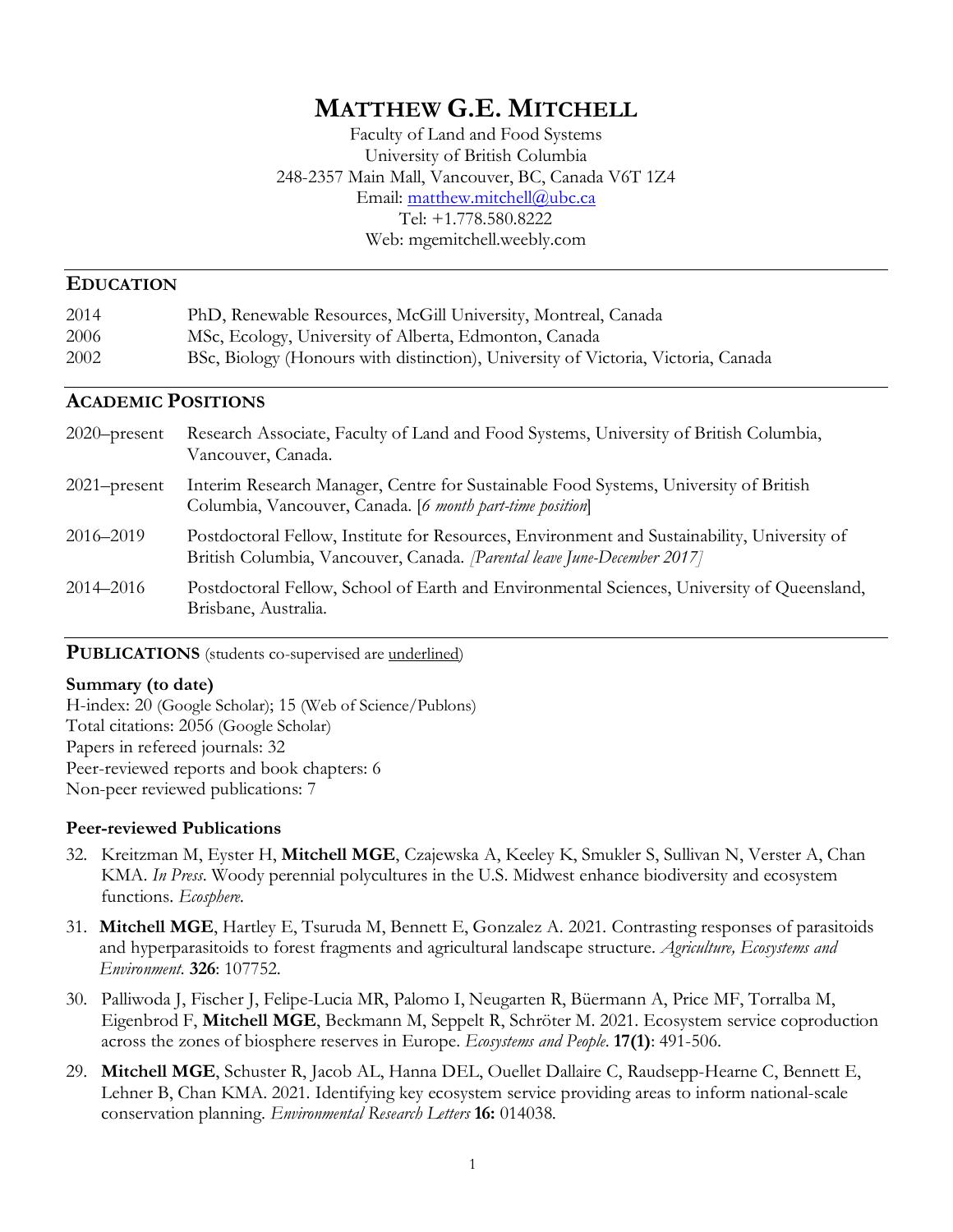- 28. **Mitchell MGE**, Chan KMA, Newlands NK, Ramankutty N. 2020*.* Spatial correlations don't predict changes in agricultural ecosystem services: a Canada-wide case study. *Frontiers in Sustainable Food Systems* 4: 539892.
- 27. Duarte GT, **Mitchell MGE**, Martello F, Gregr EJ, Paglia AP, Chan KMA, Ribeiro MC. 2020. A userinspired framework and tool for restoring multifunctional landscapes – putting into practice stakeholder and scientific knowledge of landscape services. *Landscape Ecology* 35(11): 2535-2548*.*
- 26. Mandle L, Shields-Estrada AK, Chaplin-Kramer R, **Mitchell MGE**, Bremer LL, Gourevitch JD, Hawthorne P, Johnson JA, Robinson BE, Smith JR, Sonter LJ, Verutes GM, Vogl AL, Daily GC, Ricketts TH. 2020. Increasing decision-relevance of ecosystem service science. *Nature Sustainability* 4: 161-169*.*
- 25. Suarez Castro AF, Mayfield M, Cattarino L, **Mitchell MGE**, Maron M, Rhodes J. 2020. Correlations and variance among species traits explain contrasting impacts of fragmentation and habitat loss on functional diversity. *Landscape Ecology* 35(10): 2239-2253.
- 24. Dade MC, **Mitchell MGE**, Brown G, Rhodes JR. 2020. The effects of urban greenspace characteristics and socio-demographics vary among cultural ecosystem services. *Journal of Urban Forestry & Urban Greening* 49: 126641.
- 23. Dainese M, Martin EA, …**Mitchell MGE\***, *et al*. 2019. A global synthesis reveals biodiversity-mediated benefits for crop production. *Science Advances* 5(10): eaax0121. (\*One of ~100 coauthors)
- 22. Schmidt M, Nendel C, Funk R, **Mitchell MGE**, Lischeid G. 2019. Modeling yield response to shading in the field-to-forest transition zones in heterogeneous landscapes. *Agriculture* 9(1): 6.
- 21. Dade MC, **Mitchell MGE**, McAlpine CA, Rhodes JR. 2018. Assessing ecosystem service trade-offs and synergies: the need for a more mechanistic approach. *Ambio* 48(10): 1116-1128.
- 20. Karp D, Chaplin-Kramer R*, …***Mitchell MGE\***, *et al*. 2018. Crop pests and predators exhibit inconsistent responses to surrounding landscape composition. *Proceedings of the National Academy of Sciences of the USA* 115(33): E7863—E7870*.* (\*One of ~150 coauthors)
- 19. Muneret L, **Mitchell MGE**, Seufert V, Aviron S, Aziz Djoudi E, Pétillon J, Plantegenest M, Thiéry D, Rusch A. 2018. Evidence that organic farming promotes pest control. *Nature Sustainability* 1: 361-368.
- 18. Frei B, Renard D, **Mitchell MGE**, Seufert V, Chaplin-Kramer B, Rhemtulla J, Bennett EM. 2018. Bright spots in agricultural landscapes: identifying areas exceeding expectations for multifunctionality and biodiversity. *Journal of Applied Ecology* 55(6): 2731-2743.
- 17. Wilkerson M, **Mitchell MGE**, Shanahan D, Wilson K, Ives CD, Lovelock CE, Rhodes JR. 2018. The role of socio-economic factors in planning and managing urban ecosystem services. *Ecosystem Services* 31: 102-110.
- 16. Suarez-Castro F, Simmonds JS, **Mitchell MGE**, Maron M, Rhodes JR. 2018. The scale-dependent role of biological traits in landscape ecology: a review**.** *Current Landscape Ecology Reports* 3: 12-22.
- 15. **Mitchell MGE**, Johansen K, Maron M, McAlpine C, Wu D, Rhodes JR. 2018. Identification of fine scale and landscape scale drivers of urban aboveground carbon stocks using high-resolution modeling and mapping. *Science of the Total Environment* 622-623C: 57-70.
- 14. Maron M, **Mitchell MGE**, Runting RK, Rhodes JR, Mace GM, Keith DA, Watson JEM. 2017. Towards a threat assessment framework for ecosystem services. *Trends in Ecology & Evolution* 32(4): 240-248.
- 13. **Mitchell MGE**, Wu D, Johansen K, Maron M, McAlpine C, Rhodes JR. 2016. Landscape structure influences urban vegetation vertical structure. *Journal of Applied Ecology* 53(5): 1477-1488.
- 12. Caynes R, **Mitchell MGE**, Wu D, Johansen K, Rhodes JR. 2016. Using high-resolution LiDAR data to quantify the three-dimensional structure of vegetation in urban green space. *Urban Ecosystems* 19(4): 1749- 1765.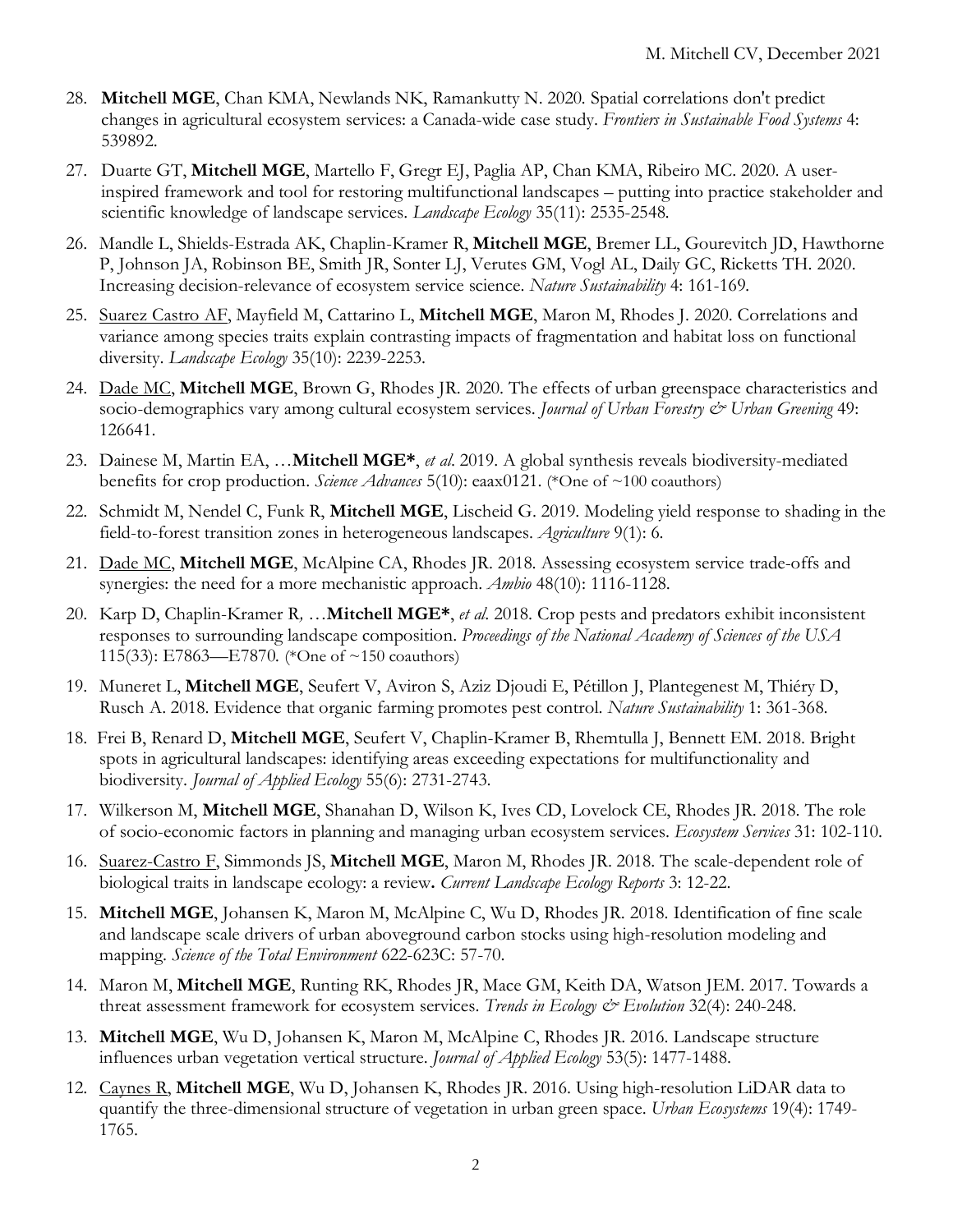- 11. **Mitchell MGE**, Bennett EM, Gonzalez A, Lechowicz M, Rhemtulla J, Cardille J, Vanderheyden K, Poirier-Ghys G, Renard D, Delmotte S, Albert C, Rayfield B, Dumitru M, Huang H, Kipp R, Larouche M, Liss K, Maguire D, Martins K, Terrado M, Ziter C, Taliana L, Dancose K. 2015. The Montérégie Connection: Linking landscapes, biodiversity, and ecosystem services to improve decision-making. *Ecology & Society* 20(4): 15.
- 10. **Mitchell MGE**, Suarez-Castro AF, Martinez-Harms M, Maron M, McAlpine C, Gaston K, Johansen K, Rhodes JR. 2015. Landscape fragmentation and ecosystem services: a reply to Andrieu et al. *Trends in Ecology & Evolution* 30(11): 634-635.
- 9. **Mitchell MGE**, Bennett EM, Gonzalez A. 2015. Strong and nonlinear effects of fragmentation on ecosystem service provision at multiple scales. *Environmental Research Letters* 10(9): 094014.
- 8. **Mitchell MGE**, Suarez-Castro AF, Martinez-Harms M, Maron M, McAlpine C, Gaston K, Johansen K, Rhodes JR. 2015. Reframing landscape fragmentation's effects on ecosystem services. *Trends in Ecology & Evolution* 30(4): 190-198.
- 7. **Mitchell MGE**, Bennett EM, Gonzalez A. 2014. Agricultural landscape structure affects arthropod diversity & arthropod-derived ecosystem services and disservices. *Agriculture, Ecosystems & Environment* 192(1): 144- 151.
- 6. **Mitchell MGE**, Bennett EM, Gonzalez A. 2014. Forest fragments modulate the provision of multiple ecosystem services. *Journal of Applied Ecology* 51(4): 909-918.
- 5. Liss KN\*, **Mitchell MGE\***, MacDonald GK, Mahajan S, Méthot J, Jacob AL, Maguire D, Metson G, Ziter C, Dancose K, Martins K, Terrado M, Bennett EM. 2013. Variability in ecosystem service measurement: a pollination service case study. *Frontiers in Ecology and the Environment* 11(8): 414-422. **\***Authors contributed equally to this work
- 4. **Mitchell MGE**, Bennett EM, Gonzalez A. 2013. Linking landscape connectivity and ecosystem service provision: current knowledge and research gaps. *Ecosystems* 16(5): 894-908. [Recommended by F1000Prime]
- 3. **Mitchell MGE**, Cahill JF, Hik DS. 2009. Plant interactions are unimportant in a subarctic-alpine plant community. *Ecology* 90(9): 2360-2367.
- 2. **Mitchell MGE**, Antos JA, Allen GA. 2004. Modules of reproduction in females of the dioecious shrub *Oemleria cerasiformis*. *Canadian Journal of Botany* 82: 393-400.
- 1. Nigh GD, **Mitchell MGE.** 2003. Development of height-age models for estimating juvenile height of coastal Douglas-fir in British Columbia. *Western Journal of Applied Forestry* 18(3): 207-212.

# **In Review & In Preparation**

- 5. **Mitchell MGE**, Devisscher T. *In Review.* Strong relationships between urbanization, landscape structure, and ecosystem service multifunctionality in urban forest fragments. *Landscape & Urban Planning*.
- 4. Suarez-Castro AF, Maron M, **Mitchell MGE**, Rhodes J. *In Review*. Disentangling direct and indirect effects of landscape structure on urban bird richness and functional diversity. *Ecological Applications.*
- 3. Howey T, **Mitchell MGE**. *In Prep*. Wildfire smoke has significant but varied effects on terrestrial mammal, bat, and bird activity in a mixed agricultural-forest landscape. *Remote Sensing in Ecology and Conservation*.
- 2. Hohlenwerger C, Graham LJ, Rhodes J, Fortin, M-J, **Mitchell MGE**, Schröter B, Eigenbrod F, Cord A, Morais Vidal M, Tambosi LR, Metzger JP. *In Prep*. Using a social-ecological network approach to determine the effects of landscape structure on coffee yield. *People and Nature.*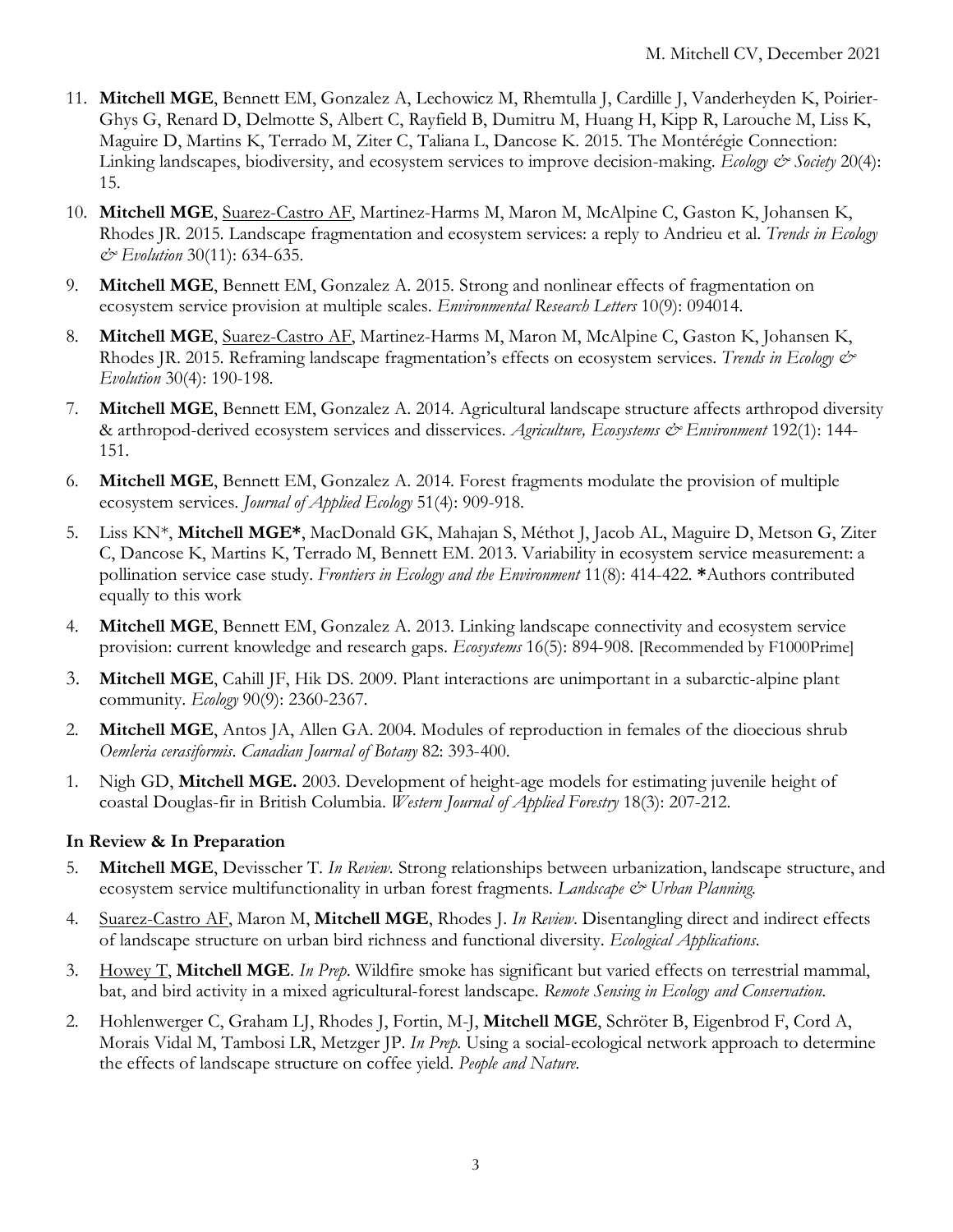1. Lipka JA, Hengel K, **Mitchell MGE**, Smith KE, Carrillo J. *In Prep*. Introduced and native bumble bee species respond differently to floral resources, land cover, and trace lead (Pb) concentration along a gradient of urbanization. *Basic and Applied Ecology*.

## **Peer-reviewed reports and book chapters**

- 6. **Mitchell MGE**. *2022*. Ecosystem Services in the Landscape. In: *Routledge Handbook of Landscape Ecology* (eds. Perry G, Francis R, Millington J, Minor E). Routledge Press.
- 5. Molnar M, Olmsted P, **Mitchell M,** Raudsepp-Hearne C. *2021*. Our Natural Capital: Ecosystem Services. In: *Canada in a Changing Climate: National Issues*. Natural Resources Canada, Ottawa, ON.
- 4. Bennett EM, Albert CH, Ball A, Cardille JA, Dancose K, Delmotte S, Gonzalez A, Hui-Huang H, Lechowicz M, Liss KN, Kipp R, Maguire DY, Mahajan SL, **Mitchell MGE**, Teixeira-Martins K, Raudsepp-Hearne C, Renard D, Rhemtulla JM, Taliana L, Terrado M, Ziter C. 2019. The Montérégie Connection: Understanding how ecosystems can provide resilience to the risk of ecosystem service change. In: *Atlas of Ecosystem Services* (eds. Schröter M, Bonn A, Klotz S, Seppelt R, Baessler C). Springer International Publishing. Cham, Switzerland. P. 291-300.
- 3. Robertson C, Schuster R, **Mitchell MGE**, Cameron R, Jacob A, Preston S, Neupane A, Vickers A, McMillan S. 2017. *Identifying areas important for biodiversity and ecosystem services in Canada – A Pathway to Canada Target 1 Expert Task Team Paper*. Environment and Climate Change Canada, Ottawa, ON.
- 2. Auzel P, Gaonac'h H, Poisson F, Siron R, Calmé S, Belanger M, Bourassa MM, Kestrup A, Cuerrier A, Downing A, Lavallée C, Pelletier F, Chambers J, Gagnon AE, Bedard MC, Gendreau Y, Gonzalez A, **Mitchell MGE**, Whiteley J, Larocque A. 2012. *Impacts of Climate Change on the Biodiversity of Quebec: Literature review summary*. CSBQ, MDDEP, Ouranos. Quebec, QC.
- 1. Whiteley J, **Mitchell MGE**, Larocque A, Gonzalez A. 2011. *Impacts des changements climatiques sur les corridors et les services écosystèmiques*. Report for OURANOS and MDDEP. Quebec Centre for Biodiversity Science. Montreal, QC.

# **Other Publications & Reports**

- 7. **Mitchell MGE.** 2021. How to meet the ambitious target of conserving 30 per cent of Earth by 2030. The Conversation. https://theconversation.com/how-to-meet-the-ambitious-target-of-conserving-30-per-centof-earth-by-2030-154987
- 6. **Mitchell MGE**, Bullen C. 2020. *Ecosystem services assessment for British Columbia's Interior Temperate Rainforest, Upper Columbia Region, and Southern Mountain Caribou Populations.* Scientific report prepared for the Yellowstone-to-Yukon Conservation Initiative. 68 pages.
- 5. **Mitchell MGE**. 2019. *Ecosystem service provision in the Canadian Yellowstone-to-Yukon Region.* Scientific report prepared for the Yellowstone-to-Yukon Conservation Initiative. 89 pages.
- 4. Ziter C, **Mitchell MGE**, Bardekjian A, Conway T, Danyluk A, Molnar M, Pachcinski M, Podur J, Schaefer V, Clark J, Murphy S. 2018. Connecting urban planners and urban ecologists to create sustainable Canadian cities. *Nature of Cities*. www.thenatureofcities.com.
- 3. **Mitchell, MGE**. 2016. Understanding the effects of landscape structure on human well-being. *Conservation Corridor Magazine*. www.conservationcorridor.org.
- 2. **Mitchell MGE**. 2016. Connecting landscape fragmentation with human wellbeing. *Decision Point Magazine*  94: 10-11. Environmental Decisions Group.
- 1. **Mitchell MGE**, et al. 2015. Postdocs reimagined (Edited by J Sills). *Science* 349(6243): 24-27. (Contributed one of 23 short letters on the future of the postdoctoral position)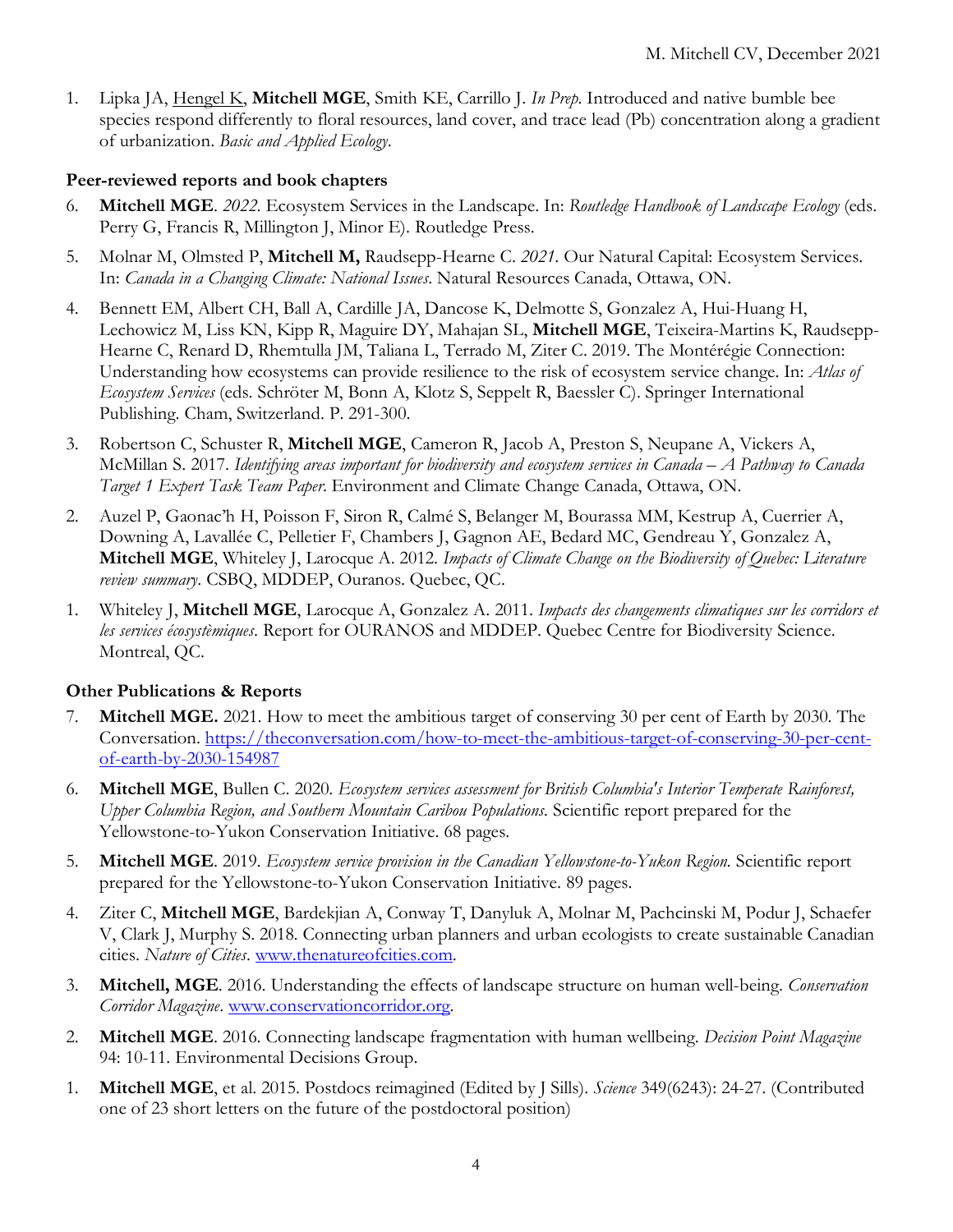## **SCHOLARSHIPS & AWARDS** (24 awards & ~\$250K total)

| 2016–2018<br>2011 | NSERC Postdoctoral Fellowship (\$90,000)<br>McGill University Graduate Excellence Fellowship (\$4,325) |
|-------------------|--------------------------------------------------------------------------------------------------------|
|                   |                                                                                                        |
| 2010-2012         | Quebec Centre for Biodiversity Science Awards (\$500, \$1,425 & \$1,696)                               |
| 2010              | Quebec Centre for Biodiversity Science Seed Grant (\$5,000)                                            |
| 2009–2011         | NSERC Ph.D. Postgraduate Scholarship (PGS-D) (\$42,000)                                                |
| 2009              | McGill University Provost's Grad Student Fellowship (\$5,000)                                          |
| 2009, 2010        | McGill University Principal's Grad Student Fellowships (\$2,500 & \$1,000)                             |
| 2005              | Alberta Advanced Education Graduate Student Scholarship (\$2,000)                                      |
| 2004, 2005        | Northern Scientific Training Program Research Grants (\$3,150 & \$1,850)                               |
| 2004–2006         | Alberta Ingenuity Graduate Scholarship (\$40,000)                                                      |
| 2003, 2004        | University of Alberta Walter H. Johns Scholarships (\$4,600 each)                                      |
| 2003              | University of Alberta Entrance Scholarship (\$2,000)                                                   |
| $2003 - 2005$     | NSERC M.Sc. Postgraduate Scholarship (PGS-A) (\$34,600)                                                |
| 2002              | University of Victoria Dean's List (no monetary value)                                                 |

# **GRANTS & FUNDING**

| 2021 | Environment and Climate Change Canada, Bat Abundance and Diversity Across the Urban and         |
|------|-------------------------------------------------------------------------------------------------|
|      | Agricultural Landscapes of Southwest BC, Grants & Contributions Program \$160,000 (3 years, PI) |
| 2021 | UBC Centre for Teaching and Learning Technology Hybrid Teaching Grant \$16,000 (1 year, Co-     |
|      | Applicant)                                                                                      |
| 2020 | MITACS Graduate Student Internship \$6,000 (1 year, PI)                                         |
| 2019 | A Living Laboratory for Biodiversity Monitoring at the UBC Farm, UBC Campus as a Living         |
|      | Laboratory Fund, \$53,105 (2 years, co-PI)                                                      |
| 2013 | Montreal's Ecosystems at your Service Science Communication Project, McGill University          |

### **INVITED SEMINARS & PRESENTATIONS**

- 2021 Canadian Society of Environmental Biologists, Virtual Presentation.
- 2021 Wildsight Conservation Organization, Virtual Presentation.

Sustainability Initiative, **\$31,130** (1 year, co-PI)

- 2021 Canadian Parks Collective for Innovation and Leadership, Virtual Presentation.
- 2021 Canadian Wildlife Service Internal Seminar Series, Virtual Presentation.
- 2021 Environment and Climate Change Canada Pathway to Canada Target 1 Steering Committee, Virtual Presentation.
- 2019 Biodiversity Research Center, University of British Columbia, Vancouver, Canada.
- 2018 Institute for Resources, Environment and Sustainability, University of British Columbia, Vancouver, Canada.
- 2018 Kellogg Biological Station, Michigan State University, Hickory Corners, U.S.A.
- 2018 Centre for Global Change & Earth Observation, Michigan State University, East Lansing, U.S.A.
- 2017 Dept. of Biological Sciences, University of Toronto Scarborough, Toronto, Canada.
- 2012 l'Association des Biologistes du Québec, Boucherville, Canada.

### **CONFERENCE PRESENTATIONS & POSTERS**

- 2019 Ecosystem Services Partnership World Conference, Hannover, Germany [*2 Presentations*]
- 2019 US International Association for Landscape Ecology, Fort Collins, USA [*Presentation*]
- 2017 Ecological Society of America, Portland, USA [*Presentation*]
- 2017 Canadian Society for Ecology and Evolution, Victoria, Canada [*Presentation*]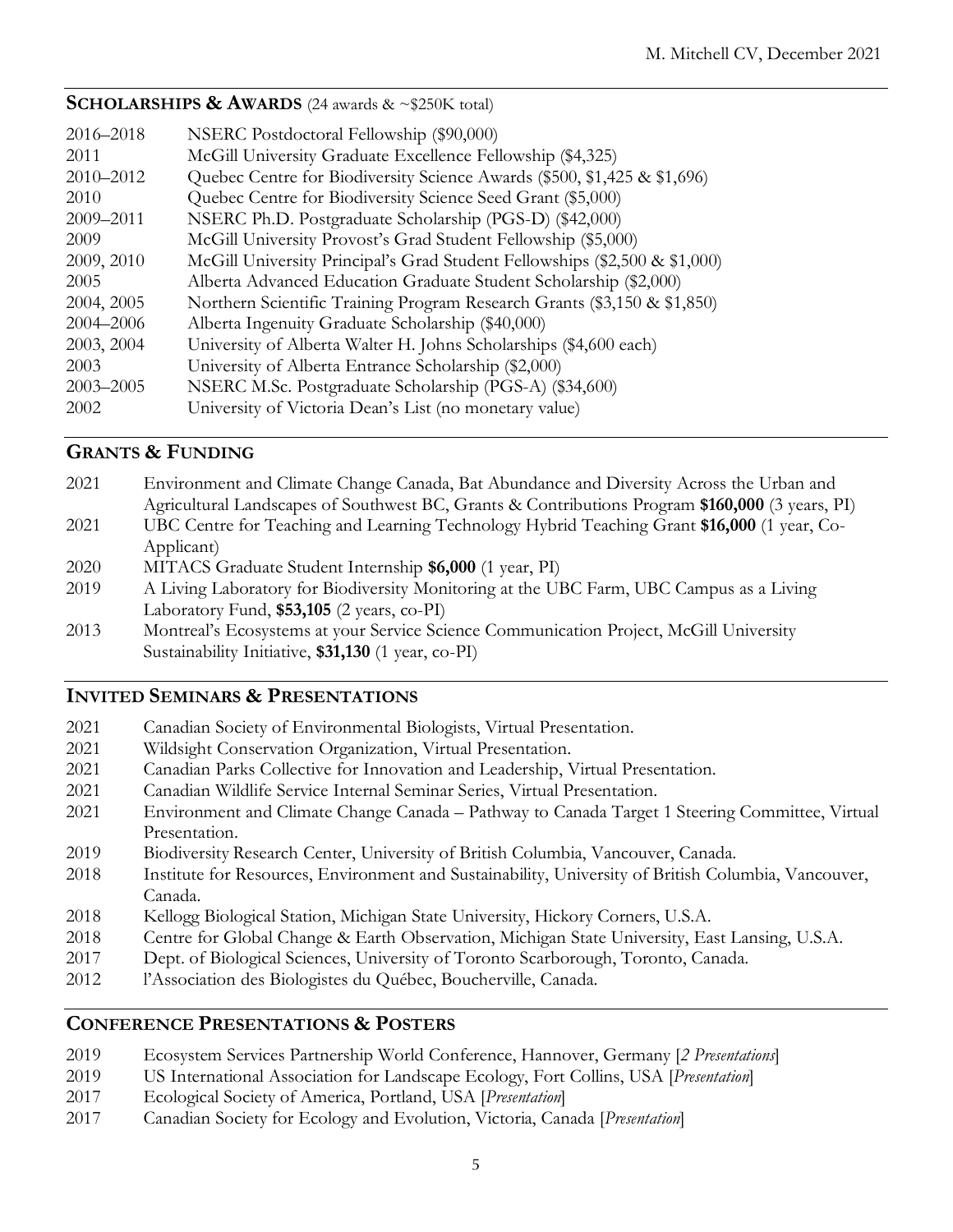- International Association of Landscape Ecology, Portland, USA [*Presentation*]
- Ecological Society of Australia, Alice Springs, Australia [*Presentation*]
- Quebec Centre for Biodiversity Science, Montreal, Canada [*Presentation*]
- Ecological Society of America, Minneapolis, USA [*Presentation*]
- International EcoSummit, Columbus, USA [*Presentation*]
- Ecological Society of America, Portland, USA [*Presentation*]
- l'Association des Biologistes du Québec, Boucherville, Canada [*Poster*]
- Quebec Centre for Biodiversity Science, Montreal, Canada [*Presentation*]
- Canadian Society for Ecology and Evolution, Banff, Canada [*Presentation*]
- Quebec Centre for Biodiversity Science, Montreal, Canada [*Presentation*]
- McGill Symposium on Environmental Research, Montreal, Canada [*Poster*]
- Ecological Society of America, Montreal, Canada [*Presentation*]
- International Arctic Workshop, Edmonton, Canada [*Poster*]
- Plant Canada, Edmonton, Canada [*Presentation*]

### **TEACHING EXPERIENCE & TRAINING**

## **Course Instruction**

|      | 2020 & 2021 LFS 250 – Land, Food and Community I, University of British Columbia (lead instructor) |
|------|----------------------------------------------------------------------------------------------------|
| 2019 | LFS 250 – Land, Food and Community I, University of British Columbia (co-instructor)               |
| 2019 | SCIE 113 – First-year Seminar in Science, University of British Columbia (instructor)              |

### **Teaching Awards**

UBC Leader in Open Learning

### **Instructional Training Completed**

- UBC Instructional Skills Workshop
- UBC Teaching Development Program for New Faculty

### **Teaching Assistantships**

- ENVB 410 Ecosystem Ecology, McGill University
- BIOL 433 Plant-Animal Interactions, University of Alberta
- BIOL 324 Higher Plants, University of Victoria
- BIOL 418 Plant Ecology, University of Victoria

### **Guest Lectures**

*University of British Columbia*

APBI 490 – Conservation Agriculture and Biodiversity Monitoring

& 2020 UFOR 495 – Biodiversity in Urban Areas

- 2021 UFOR 101/220 Urban Forest Inventory & Assessment
- RMES 510 Social-Ecological Systems
- & 2020 RMES 508 Ecosystem Services
- APBI 260 Agroecology I

### *University of Queensland*

- Ecology Tutor Emmanuel College
- CONS 3017/6017 Landscape Ecology
- BLDG 210 Architectural Technology

### *McGill University*

- BIOL 215 Introduction to Ecology & Evolution
- ENVB 301 Environmental Research Design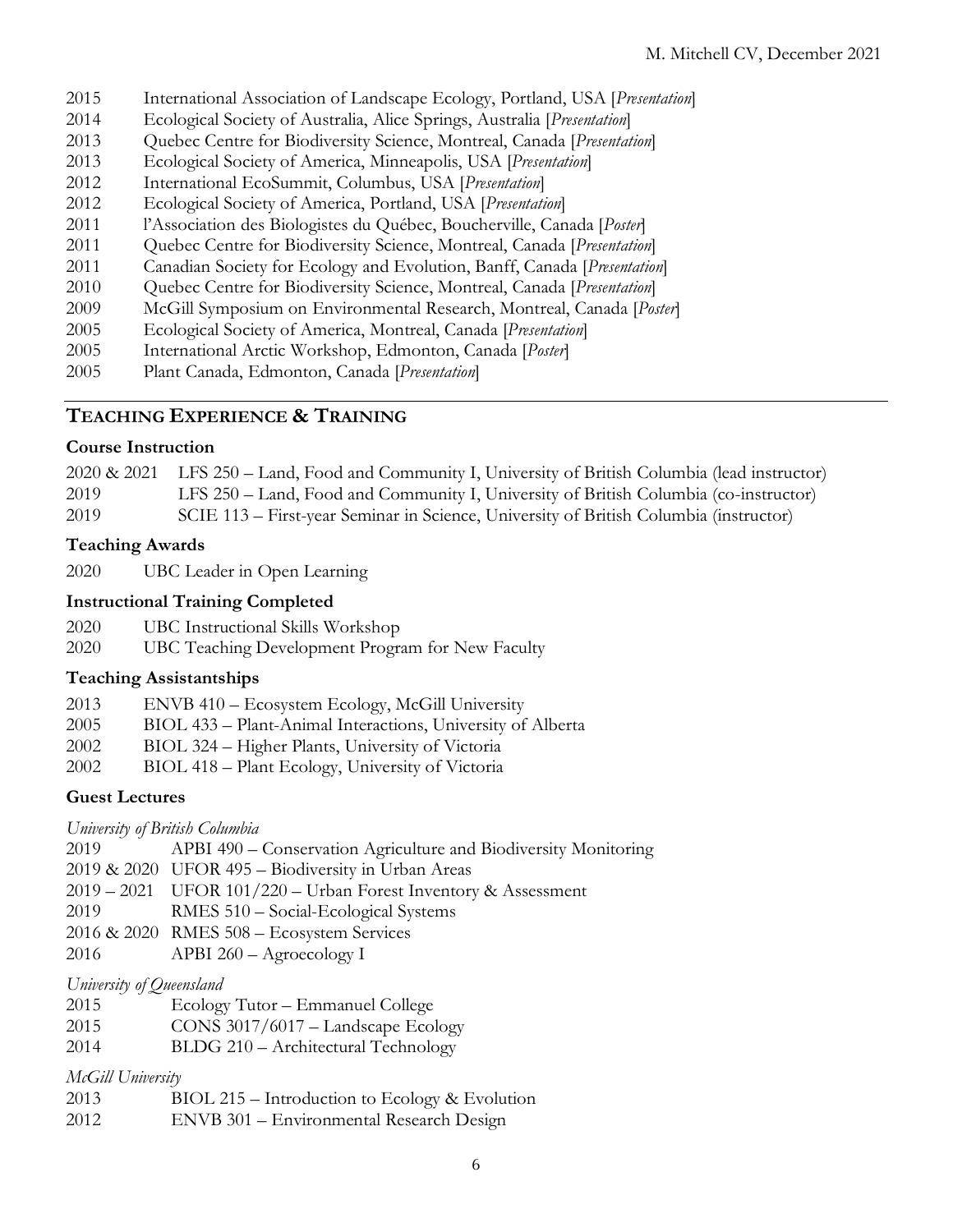## **STUDENT SUPERVISION**

#### **PhD Students**

| 2015–2019 | Marie Dade. PhD, University of Queensland. Managing multiple ecosystem services. (co-supervised |
|-----------|-------------------------------------------------------------------------------------------------|
|           | with Jonathan Rhodes)                                                                           |
| 2014–2018 | Andrés Felipe Suarez-Castro. PhD, University of Queensland. Assessing the effects of landscape  |
|           | <i>structure on species and functional diversity.</i> (co-supervised with Jonathan Rhodes)      |

# **MSc Students**

2021-Present Daniel Forrest, MSc, University of British Columbia. (co-supervised with Kai Chan)

# **Honours Students**

| 2014 | Rhiannon Caynes. Honours, University of Queensland. (co-supervised with Jonathan Rhodes) |
|------|------------------------------------------------------------------------------------------|
| 2013 | Emery Hartley. Honours, McGill University. (co-supervised with Elena Bennett)            |

# **Undergraduate Students**

| 2021         | Zohreh Rezaie Manesh, Robin Glover (UBC WorkLearn students)                        |
|--------------|------------------------------------------------------------------------------------|
| 2021         | Thomas Howey (Directed Studies)                                                    |
| 2020-2021    | Emma Yates (LFS 496 intern & Directed Studies - co-supervised with Sean Smukler)   |
| 2020-2021    | Zohreh Rezaie Manesh (UBC WorkLearn student)                                       |
| 2020         | Leilani Pulsifer (Directed Studies – co-supervised with Kristen Walker)            |
| 2020         | Christie Crews (Directed Studies – co-supervised with Kristen Walker)              |
| 2020         | Thomas Howey (UBC WorkLearn student)                                               |
| 2020         | Tamara Dolotova (Directed Studies – co-supervised with Kristen Walker)             |
| 2020         | Graham Matheson (Directed Studies & WorkLearn - co-supervised with Kristen Walker) |
| 2019-2020    | Laura Super (UBC WorkLearn student & Mitacs Graduate Student Intern)               |
| 2019         | Angela Liu (UBC Farm Biodiversity Monitoring Intern)                               |
| 2018-2019    | Katelyn Hengel (UBC WorkLearn student & Directed Studies)                          |
| 2018         | Francis Durnin-Vermette (LFS 496 Intern)                                           |
| 2017         | Natalie Westwood (BRITE – Biodiversity Research: Training and Education Intern)    |
| 2016         | Evelyn Chen (NSERC USRA – co-supervised with Kai Chan)                             |
| 2012         | Emily Pedersen (Independent Studies – co-supervised with Elena Bennett)            |
| $\mathbf{v}$ |                                                                                    |

### **Visiting Students**

| 2017-2018 | Martin Schmidt (PhD). Leibniz Centre for Agricultural Landscape Research, Germany.            |
|-----------|-----------------------------------------------------------------------------------------------|
| 2017      | Gabriela Duarte (PhD). Universidade Federal de Minas Gerais, Brazil (co-hosted with Kai Chan) |

# **Graduate/Honours Student Examinations**

| 2021 | Diego Bengochea Paz (PhD Thesis Examiner, Université de Toulouse)         |
|------|---------------------------------------------------------------------------|
| 2018 | Alysia Bixler (MSFM Final Essay Examiner, University of British Columbia) |
| 2015 | Sameer Punde (PhD Mid-term Review Examiner, University of Queensland)     |
| 2015 | Stephen Kearney (Honours Thesis Reviewer, University of Queensland)       |

# **NON-ACADEMIC PROFESSIONAL EMPLOYMENT**

| 2008–2010<br>Ecologist, Matrix Solutions Incorporated, Calgary, Canada |  |
|------------------------------------------------------------------------|--|
|------------------------------------------------------------------------|--|

2006–2008 Ecologist, WorleyParsons Limited, Calgary, Canada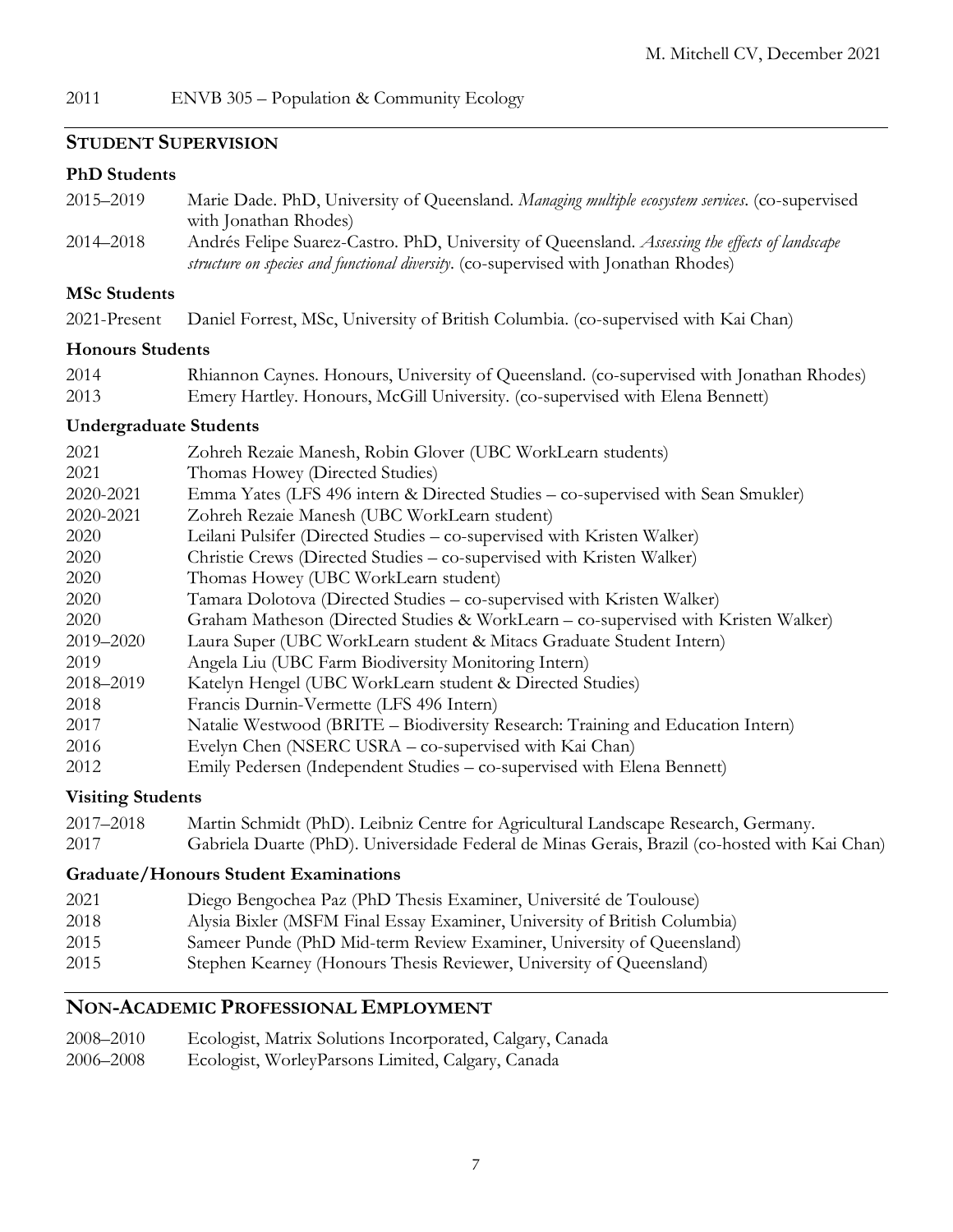# **EXTERNAL SERVICE & INTERNATIONAL COLLABORATIONS**

# **Grant Proposal Review**

2018 External reviewer for sDiv (synthesis centre of German iDiv Center)

# **Journal Article Peer Review**

61 manuscript reviews, including for: Agricultural Systems • Agriculture, Ecosystems & Environment • Conservation Biology • Current Landscape Ecology Reports • Ecography • Ecological Applications • Ecological Economics • Ecology Letters • Ecology and Society • Ecosphere • Ecosystems • Ecosystems and People • Environmental Monitoring and Assessment • Environmental Research Letters • FACETS • Frontiers in Ecology and the Environment • Invasive Plant Science & Management • Journal of Applied Ecology • Land • Landscape Ecology • Landscape and Urban Planning • PeerJ • PLoS One • Proceedings of the Royal Society B: Biological Sciences • Science Advances • Sustainability. Reviewer profile at: https://publons.com/author/460016/matthew-g-e-mitchell#stats

# **Working Group Participation and Symposia Organization**

| 2021            | Scientific Steering Committee Member, "Agri-TE: Evidence-based synthesis of the impacts of<br>agro-ecological transition at the global scale to support integrated modelling and decision-<br>making," Fondation Pour La Recherche Sur La Biodiversité Synthesis Project. |
|-----------------|---------------------------------------------------------------------------------------------------------------------------------------------------------------------------------------------------------------------------------------------------------------------------|
| 2021            | Lead organizer, "Biodiversity science towards reconciliation," BRC Research Cluster Workshop.                                                                                                                                                                             |
| 2021            | Lead organizer, "Using R for spatial analysis and GIS," BRC Research Cluster Workshop.                                                                                                                                                                                    |
| 2019-2020       | Participant, BIOSHARE Working Group on Ecosystem Services and Biosphere Reserves,                                                                                                                                                                                         |
|                 | Leipzig, Germany.                                                                                                                                                                                                                                                         |
| 2019-2020       | Co-organizer, "From half earth to whole earth – working landscapes and biodiversity conservation," UBC                                                                                                                                                                    |
|                 | Biodiversity Research Centre Research Cluster, Vancouver, Canada.                                                                                                                                                                                                         |
| 2018-2020       | Lead organizer, "Systematizing the links between food security and biodiversity through citizen science,"                                                                                                                                                                 |
|                 | International Roundtable, Peter Wall Institute for Advanced Studies, Vancouver, Canada.                                                                                                                                                                                   |
| $2017$ -present | Participant, UBC Diversified Agroecosystem Research Cluster, Vancouver, Canada.                                                                                                                                                                                           |
| 2017-2018       | Participant, sLandServe iDiv Working Group, Leipzig, Germany.                                                                                                                                                                                                             |
| 2017            | Symposium Organizer, "Understanding the relationships between biodiversity and ecosystem service supply,                                                                                                                                                                  |
|                 | demand, and provision," Ecological Society of America Meeting, Portland, USA.                                                                                                                                                                                             |
| 2017            | Symposium Organizer, "Accelerating urban ecology in Canada: Identifying current research approaches, gaps,                                                                                                                                                                |
|                 | and needs in Canadian cities," Canadian Society for Ecology & Evolution, Victoria, Canada.                                                                                                                                                                                |
| 2016–2017       | Participant, Natural Capital Project Ecosystem Services Working Group, Stanford, USA.                                                                                                                                                                                     |

# **UNIVERSITY & DEPARTMENTAL SERVICE**

| $2017$ -present | Biodiversity Steering Committee Member, University of British Columbia         |
|-----------------|--------------------------------------------------------------------------------|
| 2017-2018       | IRES Departmental Postdoctoral Representative, University of British Columbia  |
| 2014–2016       | Landscape Ecology and Conservation Seminar Organizer, University of Queensland |
| 2012            | <b>QCBS Conference Organizing Committee, McGill University</b>                 |
| 2009-2010       | Subcommittee on the Environment, McGill University                             |
| 2009-2010       | PGSS Environment Committee, McGill University                                  |
|                 |                                                                                |

# **LEADERSHIP, SCIENCE COMMUNICATION & OUTREACH**

| 2014–2015  | CEED Environmental Leadership Training Program, University of Queensland, Brisbane, |
|------------|-------------------------------------------------------------------------------------|
|            | Australia                                                                           |
| 2015, 2016 | Brisbane City Council Lectures, Brisbane, Australia                                 |
| 2014       | Public Lecture, Brisbane City Council Biodiversity Seminar, Brisbane, Australia     |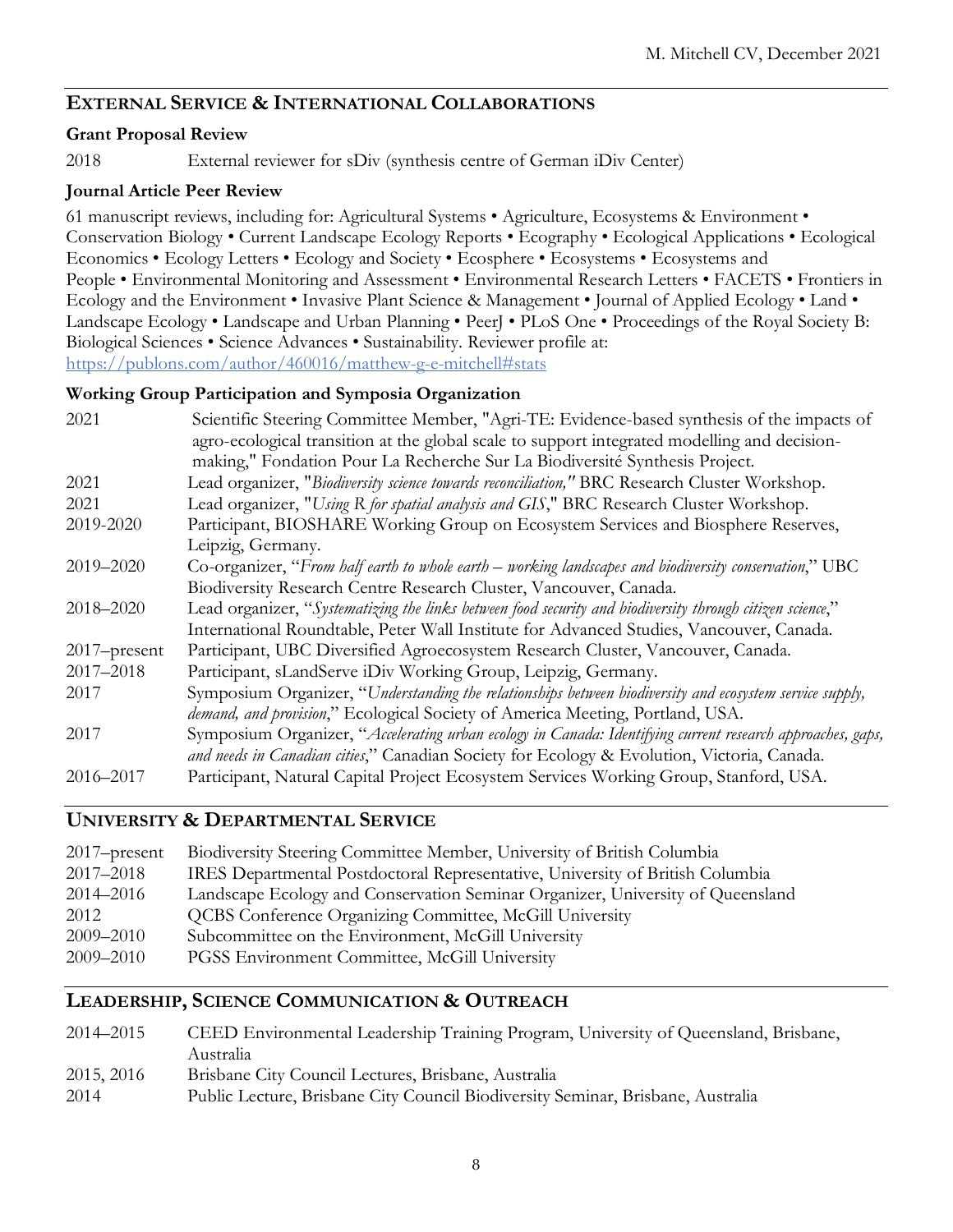| 2013       | Co-lead, Montreal's Ecosystems at Your Service Science Outreach Project, McGill University, |
|------------|---------------------------------------------------------------------------------------------|
|            | Montreal, Canada                                                                            |
| 2013       | Liber Ero Science Communication and Policy Engagement Workshop, McGill University,          |
|            | Montreal, Canada                                                                            |
| 2012, 2013 | Public Lectures, Mont Saint Hilaire Research Station Curieux de Nature lecture series, Mont |
|            | Saint Hilaire, Canada                                                                       |

# **MEDIA & NEWS COVERAGE**

| 2021 | "With planet's future on the line, scientists seek a full accounting of nature's assets" The Globe and<br>Mail. [Print] Available at: https://www.theglobeandmail.com/canada/article-with-planets- |
|------|----------------------------------------------------------------------------------------------------------------------------------------------------------------------------------------------------|
|      |                                                                                                                                                                                                    |
|      | future-on-the-line-scientists-seek-a-full-accounting-of/                                                                                                                                           |
| 2021 | "Episode 2: Mapping ecosystem services for conservation planning in Canada with Matt Mitchell                                                                                                      |
|      | & Aerin Jacob" Emerging Environments. [Podcast]. Available at:                                                                                                                                     |
|      | https://www.emergingenvironments.com/episodes                                                                                                                                                      |
| 2021 | "Canada committed to protecting 30% of our territory by 2030. Which 30% should it be?" CBC                                                                                                         |
|      | Quirks & Quarks. [Radio & Print] Available at: https://www.cbc.ca/radio/quirks/jan-16-snake-                                                                                                       |
|      | lasso-climbing-seeing-gravitational-waves-with-pulsars-soil-compaction-and-more-                                                                                                                   |
|      | 1.5873142/canada-committed-to-protecting-30-of-our-territory-by-2030-which-30-should-it-be-                                                                                                        |
|      | 1.5873148?fbclid                                                                                                                                                                                   |
| 2021 | "Are Canada's natural attractions at risk?" CTV News. [Video] Available at:                                                                                                                        |
|      | https://www.ctvnews.ca/video?clipId=2119968&jwsource=lkn                                                                                                                                           |
| 2021 | "The Almanacs - Podcast" CSJW Radio. [Radio] Available at: https://cjsw.com/program/the-                                                                                                           |
|      | almanacs/podcast/20210218-1/                                                                                                                                                                       |
| 2021 | "Natural areas seek protection" CBC Radio Edmonton. [Radio] Available at:                                                                                                                          |
|      | https://www.cbc.ca/listen/live-radio/1-17-edmonton-am/clip/15817398-natural-areas-seek-                                                                                                            |
|      | protection                                                                                                                                                                                         |
| 2021 | "Montreal Let's Go - Science Column with Rackeb Tesfaye" CBC Radio Montreal. [Radio]                                                                                                               |
|      | Available at: https://www.cbc.ca/listen/live-radio/1-383-lets-go/clip/15818496-science-                                                                                                            |
|      | column-rackeb-tesfaye-part-1                                                                                                                                                                       |
| 2021 | "Canada is committed to protecting natural areas. But is it protecting the right ones?" CBC News.                                                                                                  |
|      | [Print] Available at: https://www.cbc.ca/news/canada/edmonton/canada-is-committed-to-                                                                                                              |
|      | protecting-natural-areas-but-is-it-protecting-the-right-ones-1.5866417                                                                                                                             |
| 2021 | "Canada's ecosystem hotspots: Rockies, Hudson Bay among areas flagged for protection." The                                                                                                         |
|      | Narwhal. [Print] Available at: https://thenarwhal.ca/canada-protected-areas-conservation-maps-                                                                                                     |
|      | 2021/                                                                                                                                                                                              |
| 2021 | "Canada's protected areas aren't necessarily where they're most needed: Study." Radio Canada                                                                                                       |
|      | International. [Print] Available at: https://www.rcinet.ca/en/2021/01/06/canadas-protected-                                                                                                        |
|      | areas-arent-necessarily-where-theyre-most-needed-study/                                                                                                                                            |
| 2021 | "Protected areas may not safeguard all that Canadians need them to, research suggests." Globe &                                                                                                    |
|      | Mail, CTV News, National Observer, and Canadian Press. [Print] Available at:                                                                                                                       |
|      | https://www.theglobeandmail.com/canada/article-protected-areas-may-not-safeguard-all-that-                                                                                                         |
|      | canadians-need-them-to-2/                                                                                                                                                                          |
| 2021 | "Key ecosystem service locations in Canada identified." Dispatches in Frontiers in Ecology and                                                                                                     |
|      | the Environment. [Print] Available at:                                                                                                                                                             |
|      | https://esajournals.onlinelibrary.wiley.com/doi/10.1002/fee.2315                                                                                                                                   |
| 2021 | "Ecosystem services: Determining the full value of the land." Science Borealis. [Print] Available at:                                                                                              |
|      | https://blog.scienceborealis.ca/ecosystem-services-determining-the-full-value-of-the-land/                                                                                                         |
| 2017 | "Studying the whole ecosystem" 2017. Grainews. [Print] Available at:                                                                                                                               |
|      | www.grainews.ca/2017/02/15/research-looks-at-how-soybeans-are-affected-by-nearby-forests/                                                                                                          |